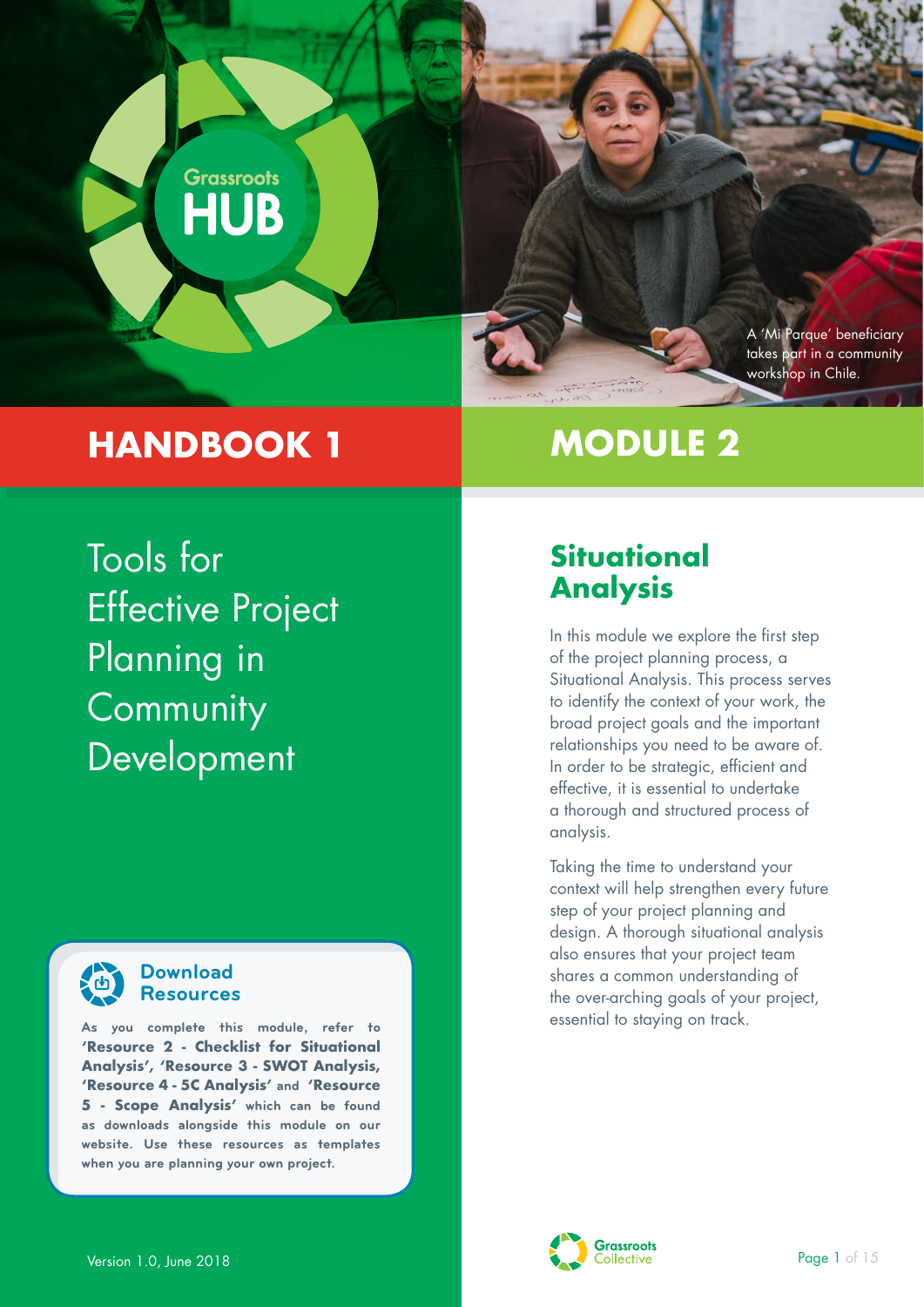# **What is a Situational Analysis?**

A Situational Analysis is a 5-step process that progressively focusses your understanding of the community in relation to the local problem you are choosing to address. This allows you to assess the broad societal context of your community, and then apply this to your organisation's project.



# **Understanding the general context of your community**

Understanding the context means understanding the current circumstances within which your organisation is working, or is seeking to work in. Whilst you might already have an idea of the type of project you want to run or the type of problem you want to solve, it's best to start with a general analysis of your context. Consider the questions on the following pages as a guide – you may need to modify them for your specific community.

## **Helpful Hint**

**Whilst being as accurate as possible when answering these questions is helpful, at this stage, estimations will often suffice.** 

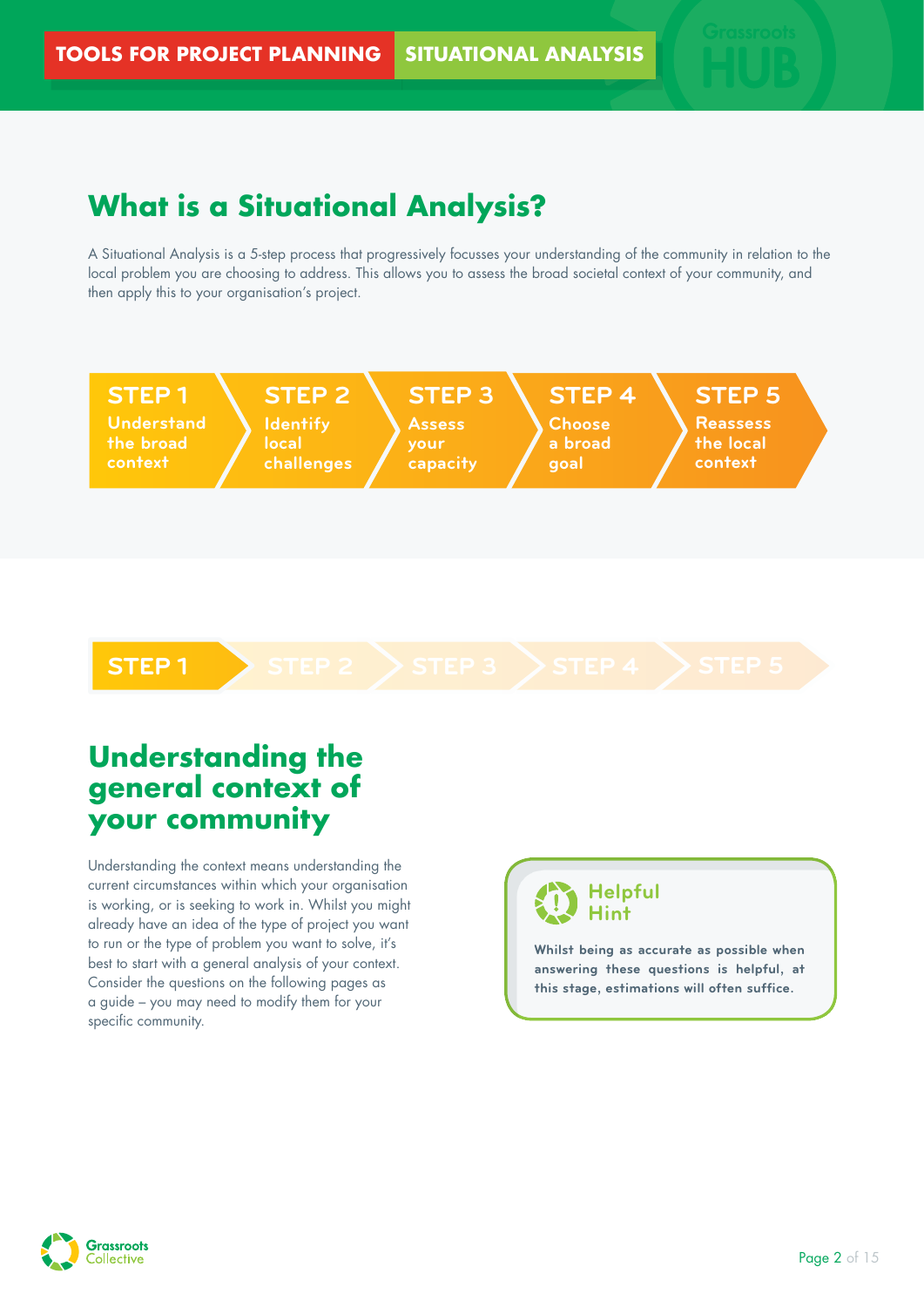| Population<br><b>Profile</b> | How many people are in the community?                                                                                                                                                                                                           |                 |
|------------------------------|-------------------------------------------------------------------------------------------------------------------------------------------------------------------------------------------------------------------------------------------------|-----------------|
|                              | What is the age distribution of these people?                                                                                                                                                                                                   | Over 60yrs =  % |
|                              | What is the (estimated) percentage of men and women?                                                                                                                                                                                            |                 |
|                              | What ethnic groups are represented in the community?<br>What is their distribution (as an estimated percentage)?<br>Do people in the community tend to seperate based upon ethnicity,<br>or do they assimilate well?                            |                 |
|                              | What languages do people in your community speak?<br>What is their distribution (as an estimated percentage)?<br>Generally, how well can people from different language groups<br>communicate together? Is there a predominant shared language? |                 |

| <b>Education</b><br>Profile | What are the literacy rates of your community?                |  |
|-----------------------------|---------------------------------------------------------------|--|
|                             | What percentage of community members graduate primary school? |  |
|                             |                                                               |  |
|                             | What percentage of community members graduate university?     |  |
|                             | What percentage of community members have skilled employment? |  |

| <b>Economic</b><br><b>Profile</b> | What percentage of the population have access to housing?                                                        |  |
|-----------------------------------|------------------------------------------------------------------------------------------------------------------|--|
|                                   | What percentage of the population have stable access to food?                                                    |  |
|                                   | What kind of jobs do people have in your community?<br>For example: Manufacturing, agriculture, hospitality etc. |  |
|                                   | What are the key areas of economic growth in your community?                                                     |  |

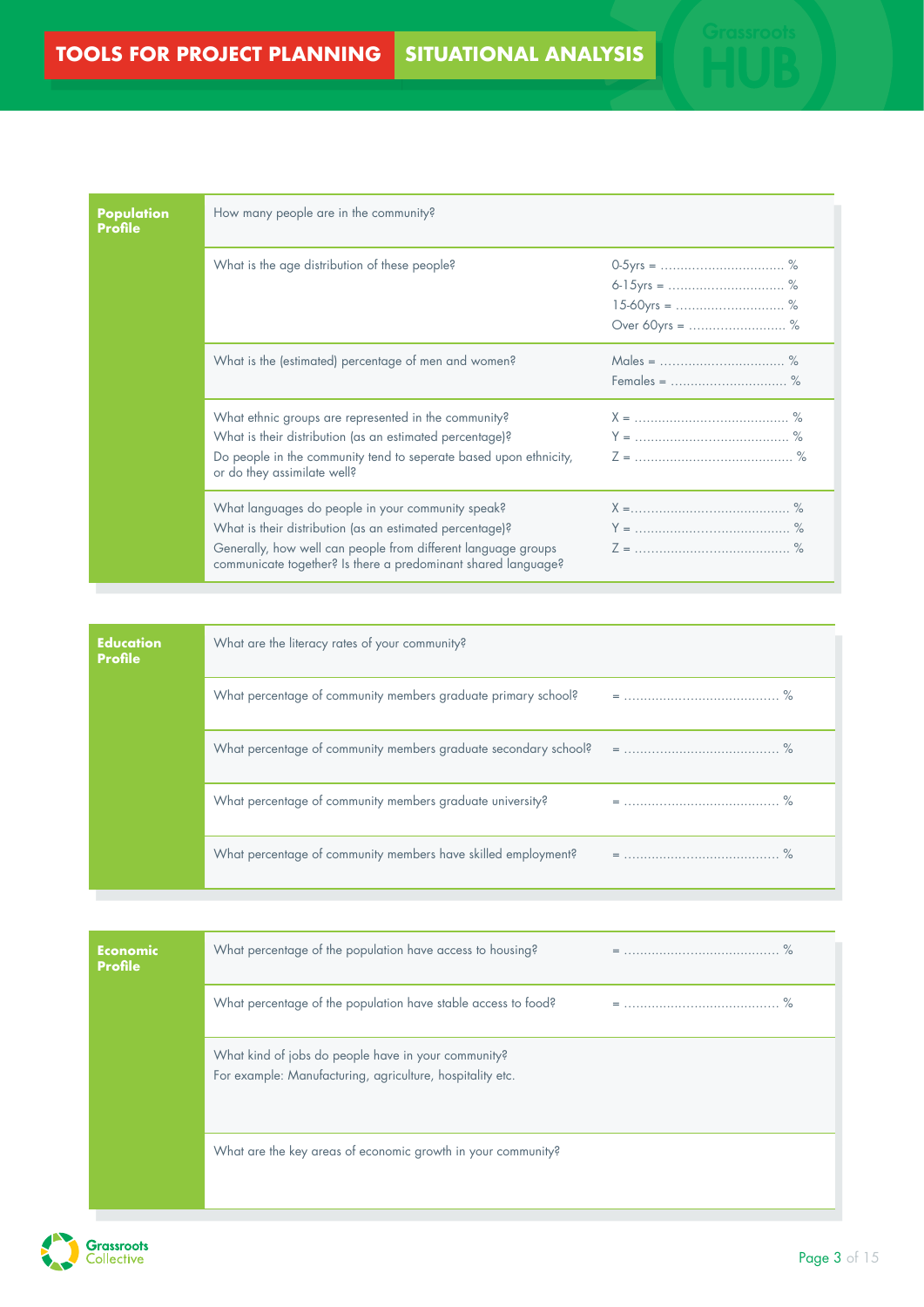| <b>Environmental</b><br><b>Profile</b> | What type of environment is your community located in?<br>For example: Tropical, dry, jungle, city etc.           |
|----------------------------------------|-------------------------------------------------------------------------------------------------------------------|
|                                        | How big is the geographical area covered by your community?                                                       |
|                                        | How easy is it to access different areas of your community?                                                       |
|                                        | How far away is the closest hospital/secondary school/major metropolitan area?<br>How easy are they to travel to? |

| <b>Political</b><br>Profile | What are the current major political issues?                                                                                                       |
|-----------------------------|----------------------------------------------------------------------------------------------------------------------------------------------------|
|                             | What are the political priorities of the current government?                                                                                       |
|                             | How is the government viewed within the community?                                                                                                 |
|                             | How well do local government representatives function and work together with<br>national government, law enforcement and other public departments? |

| Cultural<br><b>Profile</b> | What are the major cultural values of the community?                                                                            |
|----------------------------|---------------------------------------------------------------------------------------------------------------------------------|
|                            | Are there any major cultural conflicts between different sectors of the community?                                              |
|                            | Are there distinct gender roles within your community?<br>Do cultural norms marginalise women from certain jobs and activities? |



т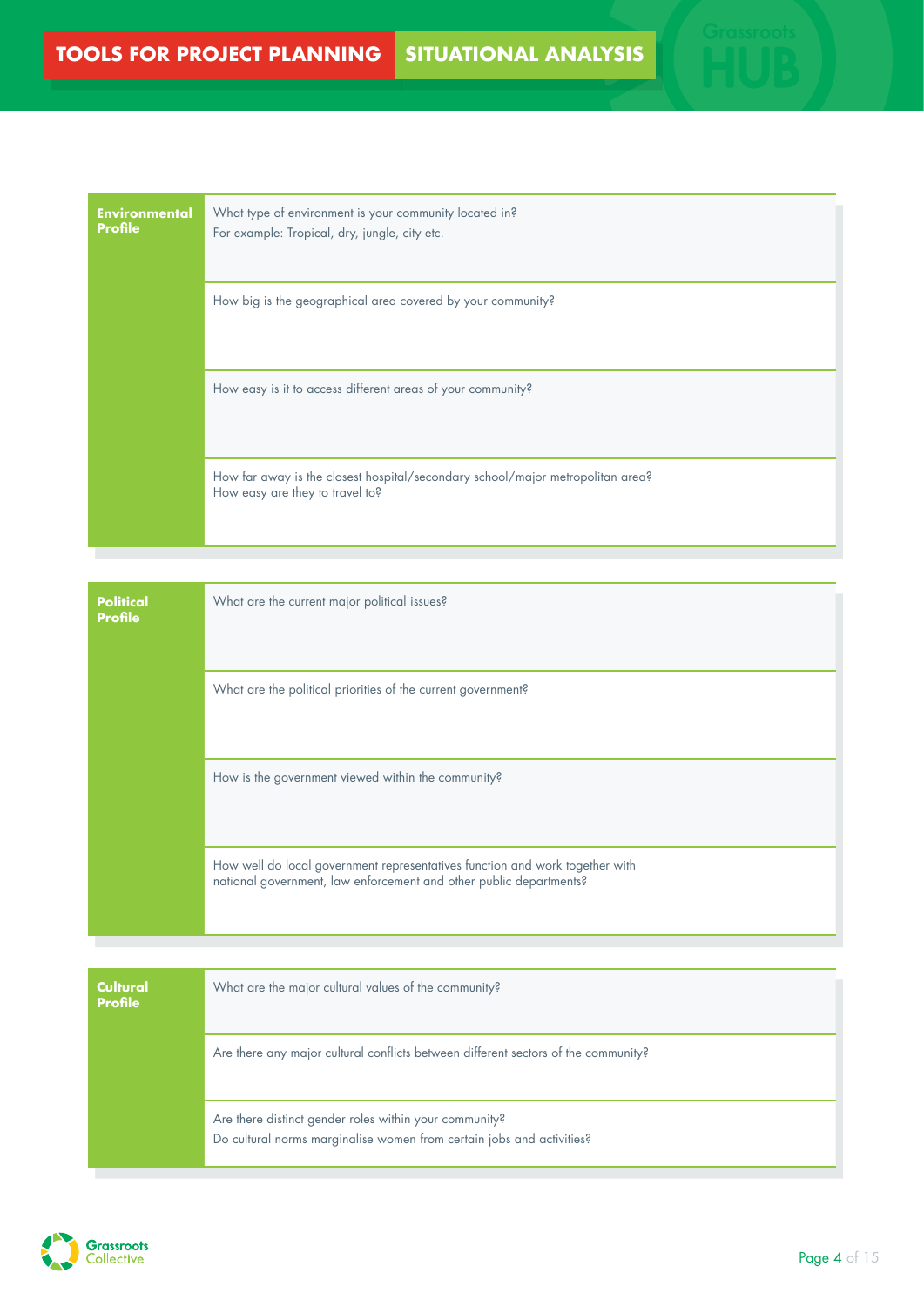# **Identifying the challenges within the community**

**STEP 1 STEP 2 STEP 3 STEP 4 STEP 5**

Now that you have a broad understanding of what your community looks like, it's time to identify the major challenges that community members are facing. At this stage, it is helpful to consult the local community either through workshops, surveys or interviews to ensure that you have accounted for problems from their perspective (see our Participatory Development Course for guides about how to run these workshops). Throughout this process, it is also really important that you don't engage tunnel vision – don't only look through the lens of your organisation when identifying problems. For example, if you are a healthcare organisation, don't simply look at healthcare problems. Try to think laterally and holistically.

Try to be as broad as possible when identifying challenges. At this stage, your aim is to identify the over-arching problems your community faces, rather than detailed and specific challenges.

## challenges within your community, asking the following questions is helpful: **following questions is helpful: When identifying the major**

- **How severe is it?**
- $$ **What are some of the broad**
- of people who are affected<br>by this problem? by this problem? **What are the broad groups**



**Example 3** Challenges experienced **challenges might be: by many communities Example: Broad** 

- **•** Poor quality of education **education for local for local secondary students**
- **secondary students Domestic violence amongst Domestic violence young married women**
- **a** Lack of economic **married women opportunity for unskilled rural workers**

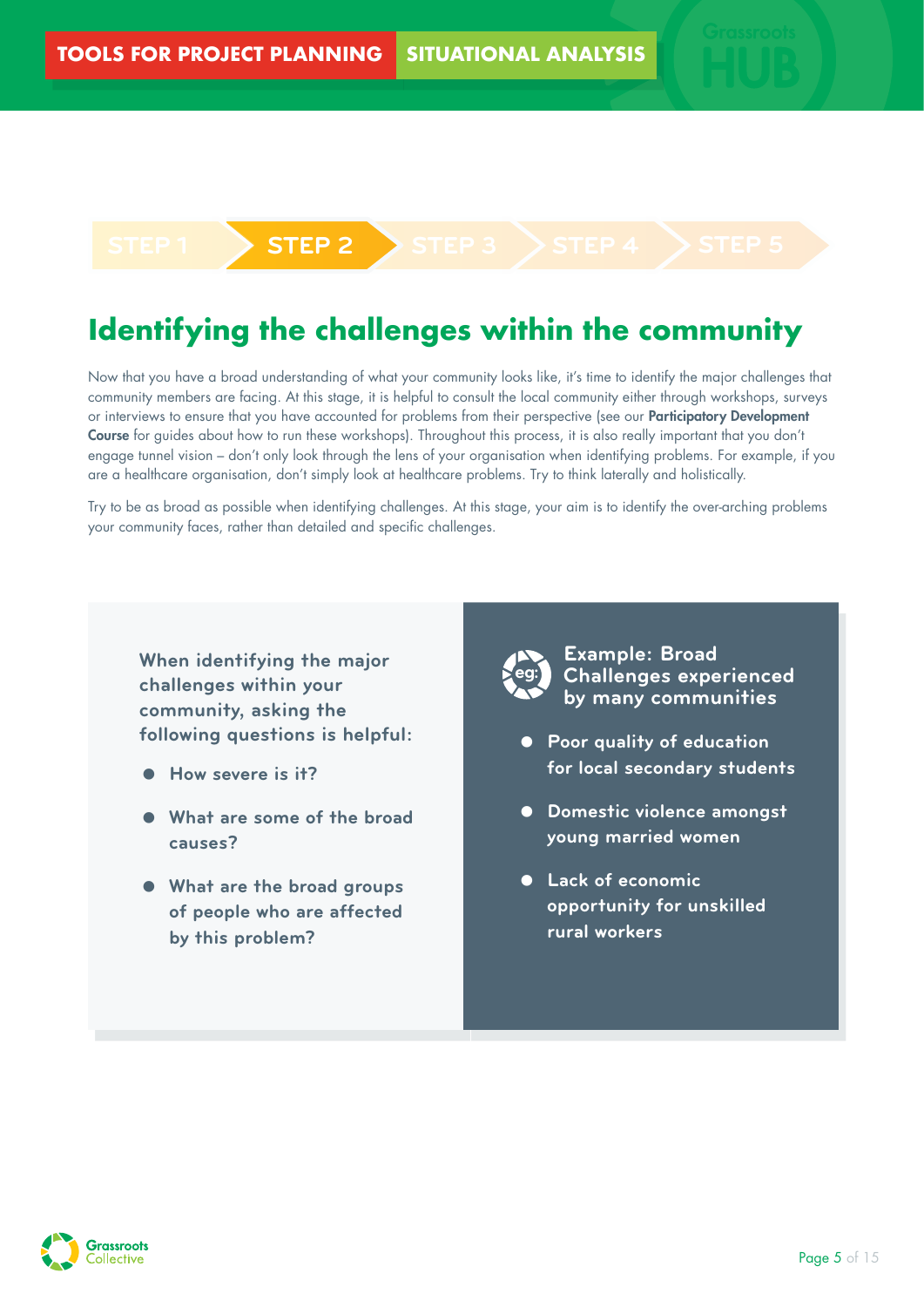# **STEP 1 STEP 2 STEP 3 STEP 4 STEP 5**

# **Assessing your organisations capacity**

Once you've identified the major challenges experienced within the community, it's time to assess the capacity of your organisation in order to identify the best opportunity for your organisation to help. This will assist you in maximising the efficacy of your organisation's work. This process can be challenging, but it's important to get this critical reflection out of the way right at the start of your project planning process. There is no point planning an amazing project, only to realise that you don't have the skills, knowledge or resources to execute it.

| Staff:<br>Qualifications<br>and<br>experiences | How many people work for your organisation?                                                                                                                           |  |
|------------------------------------------------|-----------------------------------------------------------------------------------------------------------------------------------------------------------------------|--|
|                                                | What is the technical experience and qualification of each staff member?                                                                                              |  |
|                                                | Has your organisation undertaken any previous development projects?<br>• What type of projects were these?<br>• What types of specific interventions did you provide? |  |

| <b>Relationships:</b><br><b>Organisations,</b><br><b>businesses</b><br>and<br>government<br><b>bodies</b> | Does your organisation have existing relationships with the community from previous<br>projects? Which broad areas of the community do you have existing relationships<br>with?<br>For example: children, women, farmers, manufacturers. |
|-----------------------------------------------------------------------------------------------------------|------------------------------------------------------------------------------------------------------------------------------------------------------------------------------------------------------------------------------------------|
|                                                                                                           | What external businesses, organisations or government bodies does your<br>organisation have existing relationships with?<br>• Could you draw upon these relationships for certain types of projects?                                     |

| <b>Obstacles</b> and           | What are the major obstacles or insufficiencies of your organisation and your staff |
|--------------------------------|-------------------------------------------------------------------------------------|
| $\blacksquare$ insufficiencies | members?                                                                            |
|                                |                                                                                     |

The aim of this process is to identify the strengths (and weaknesses) of your organisation in order to choose the broad community challenge that your organisation is best suited to tackle. Using a SWOT-Analysis can be particularly helpful when completing this step (see page 15 for a detailed explanation of this tool).

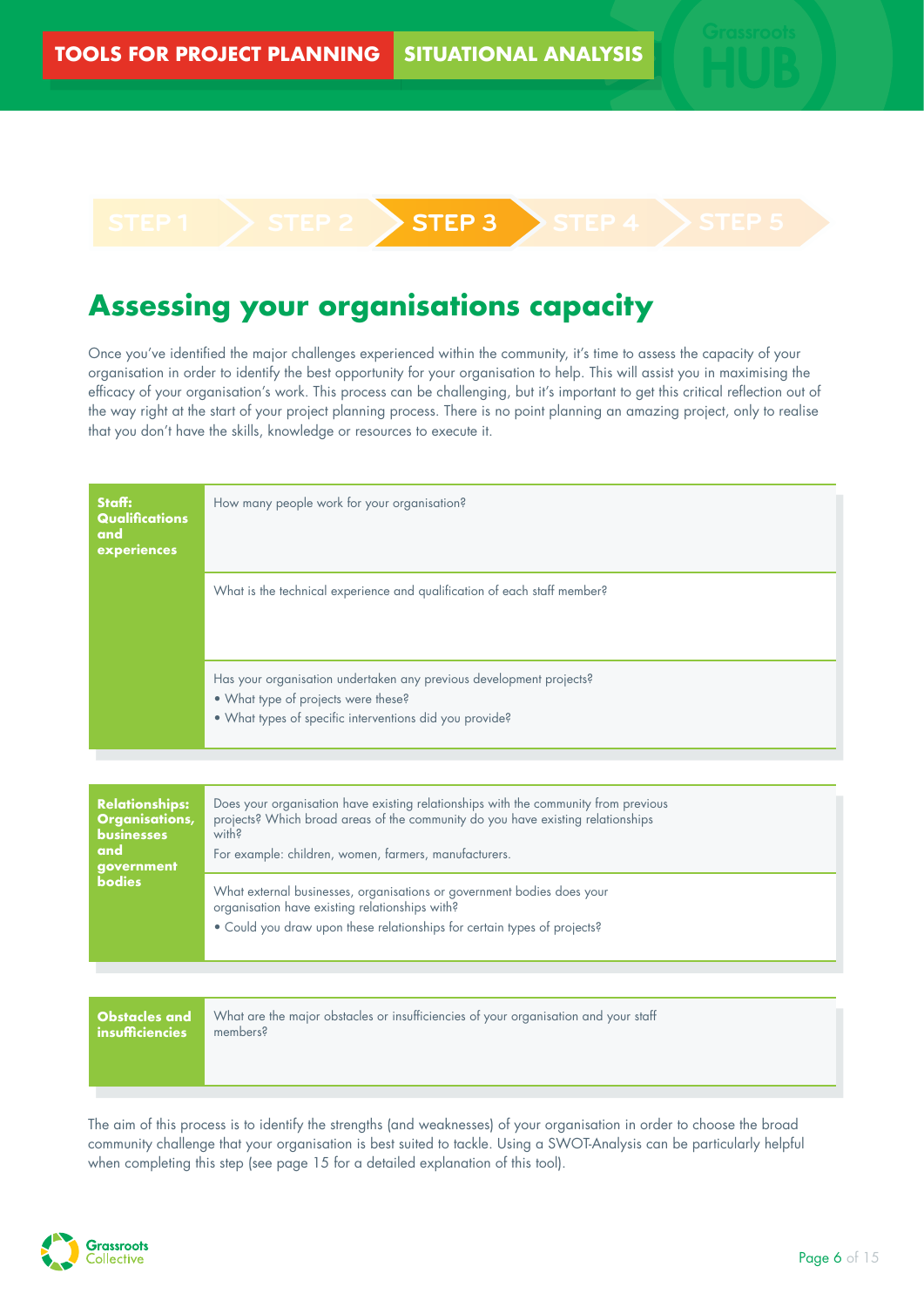# **STEP 1 STEP 2 STEP 3 STEP 4 STEP 5**

# **Choosing a broad project goal**

Now that you have identified the major challenges in the community and the capacities of your organisation, it's time to choose the broad problem your organisation is bested suited to address. Choose the broad project goal that allows you to maximise the strengths of your organisation and minimise its weaknesses. The key to choosing a project goal at this stage of your planning process is being broad, really broad. Some examples might include:



# **eg: Examples: Broad Project Goals**

- **Improving education levels amongst youth within the community**
- **Improving the economic opportunities for women within the community**
- **Improving access to fresh water in the community**
- **Improving access to housing for homeless people in your community**
- **Decreasing maternal mortality in the community**
- **Decreasing rates of domestic violence within your community**

**STEP 1 STEP 2 STEP 3 STEP 4 STEP 5**

# **Reassessing the context relevant to your problem**

Finally, now that you have identified the broad goal of your project, it's time to re-assess the context (or the situation) through the lens of this specific goal and problem. This final step is an opportunity for you to be more specific about the type of information you need to best understand your problem. We will use an example of a Domestic Violence project on the following page to demonstrate how to reassess the context of your project relevant to your specific goal and problem.

## **Download Resource**

**You can find a template for this tool in; 'Resource 2 - Checklist for Situational Analysis' which can be found as a download alongside this module on our website. Use this resource as a guide when planning your own project.** 

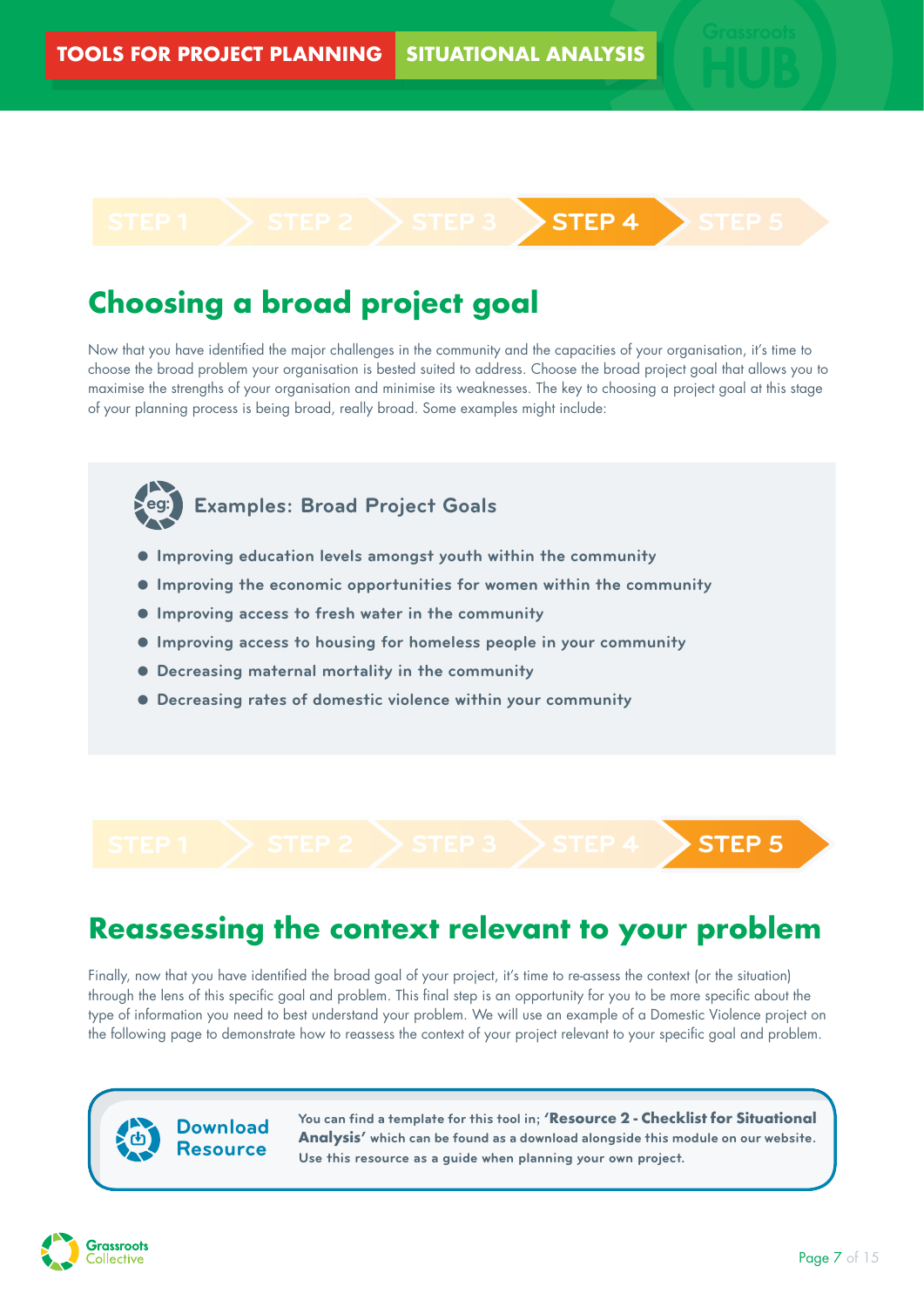

**In this example, you can see the specific questions that might help a community nonprofit reassess the local context relevant to their goal of preventing domestic violence. It is important that you create your own questions that are relevant to the broad project goal that your organisation has chosen in step 4. The examples here are only relevant to a domestic violence project.**

**When completing this step, try to draw upon any existing information from other NGOs or online government data banks to gain a more accurate understanding of your context. Now is the time to be more specific about the data you collect and the analysis you complete.**

| <b>REASSESSING</b><br><b>CONTEXT</b><br><b>Domestic</b><br>Violence<br>Within the | What is the estimated incidence of domestic violence in the community?<br>• Is there any national, state or regional data available from exiting research?                                                                                                           |                             |
|-----------------------------------------------------------------------------------|----------------------------------------------------------------------------------------------------------------------------------------------------------------------------------------------------------------------------------------------------------------------|-----------------------------|
| Community                                                                         | Who are the people suffering from domestic violence in the community?<br>• Ethnicity?<br>• Gender?<br>$\bullet$ Age?                                                                                                                                                 | · Education status?         |
|                                                                                   | Who are the perpetrators of domestic violence in the community?<br>· Gender?<br>$\bullet$ Status?<br>$\bullet$ Age?                                                                                                                                                  | • Relationship with victim? |
|                                                                                   | Where does domestic violence normally occur?<br>. Within the family home, in public or in other geographical places?                                                                                                                                                 |                             |
|                                                                                   | How do people view domestic violence in the community?<br>· Do people recognise it as a problem?<br>. What are the cultural norms surrounding the topic of domestic violence?<br>. What are the prevailing norms about masculinity? Specifically, within the family? |                             |
|                                                                                   | Are there any services currently offered to support people suffering domestic violence?<br>. These could be government initiatives or those provided by other NGOs                                                                                                   |                             |
|                                                                                   | Are there any laws preventing domestic violence in the community?<br>• Are these laws enforced?<br>. Whose responsibility is it to enforce these laws?                                                                                                               |                             |
|                                                                                   | Are there any current political movements surrounding domestic violence?<br>• Are there groups currently lobbying for change?<br>• Is there a current political debate surrounding domestic violence?                                                                |                             |
|                                                                                   | What are the major obstacles or challenges related to decreasing incidences of<br>domestic violence in the community?                                                                                                                                                |                             |



п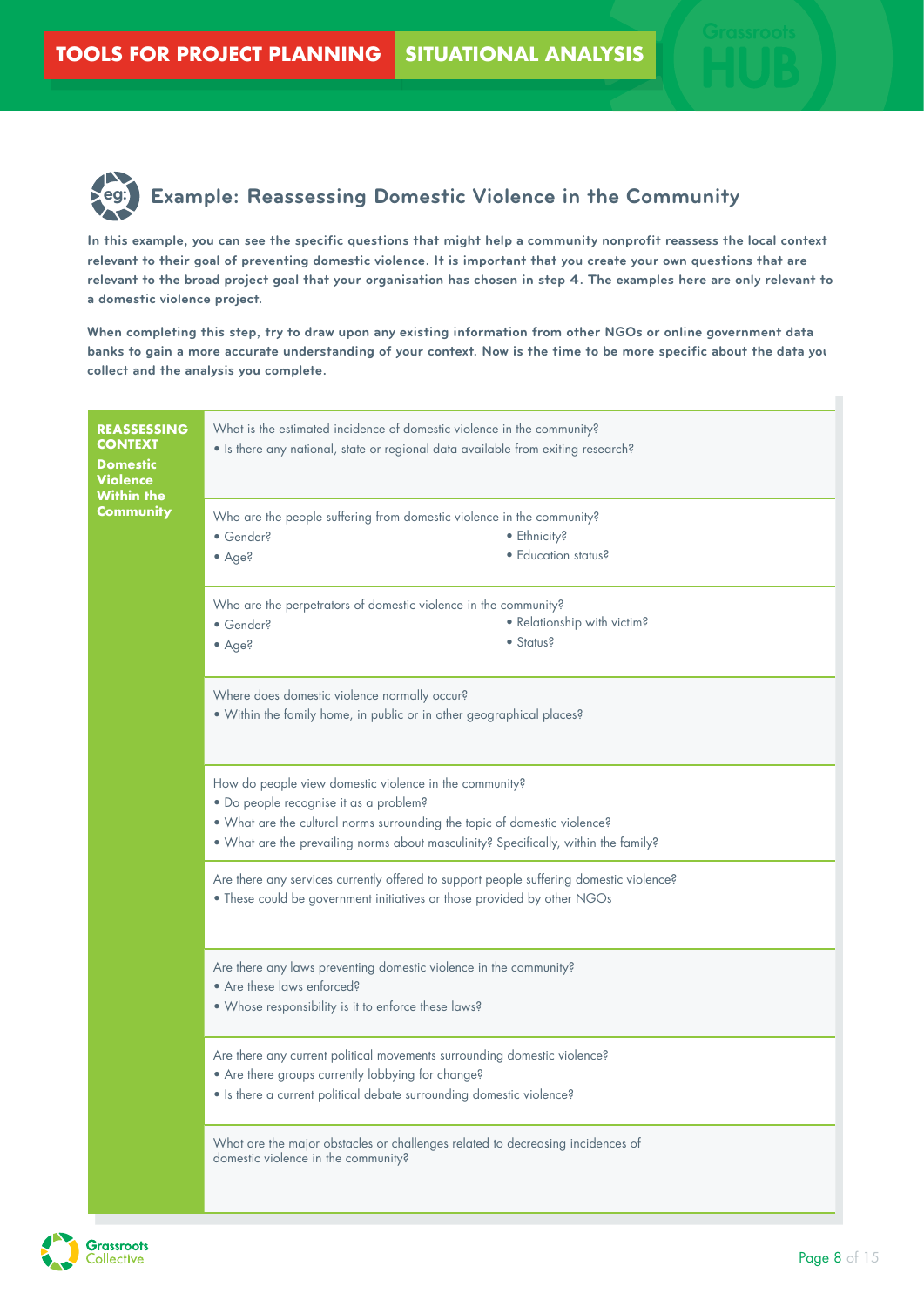# **Tools to assist you when undertaking a Situational Analysis**

The questions you need to ask and the information you need to gather when completing a Situational Analysis are different for every context, problem and organisation. Unfortunately, there is no set framework to follow. One of the biggest problems organisations have when completing a Situational Analysis is coming up with the right questions to ask to help complete a thorough analysis.

To help with this, you can use one of the following tools to ensure that your analysis is thorough and complete.

**SWOT Analysis 5C Analysis SCOPE Analysis**

These tools can be used interchangeably throughout every stage of your situational analysis. All three tools cover similar types of questions, but in different ways. As such, you don't necessarily need to use all three. It is best to choose one that you feel most comfortable with and use that one to assist your analysis. You can then take the information you generate by using these tools and input it into your broader Situational Analysis that we explored above.

## **Helpful Hint**

**A helpful exercise can be to get different members of your organisation to complete the same tool individually and then compare results as a group. This can raise some interesting questions and help ensure your Situational Analysis is thorough and takes different viewpoints into account.**

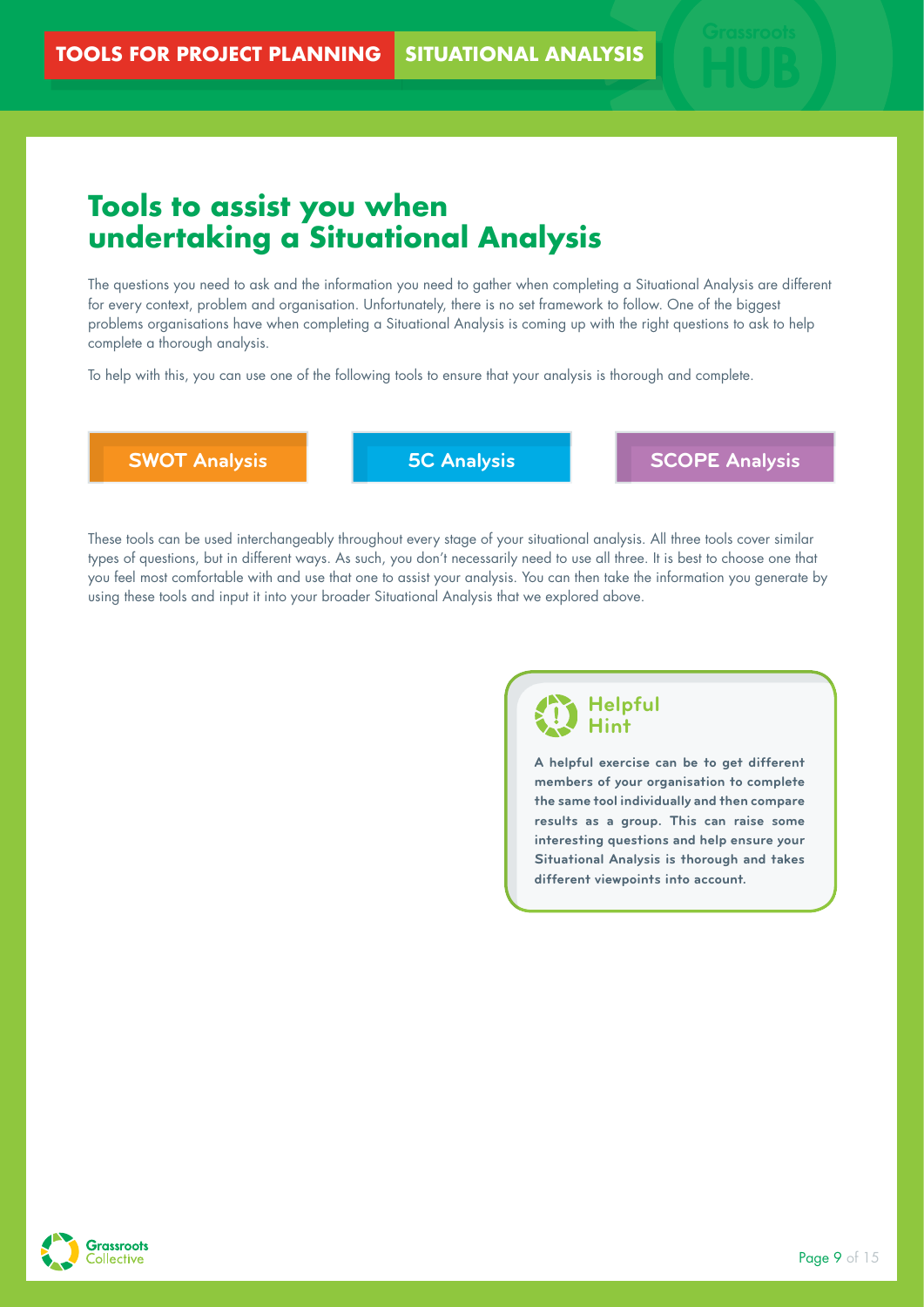### **SWOT Analysis**

# **Strengths, Weaknesses, Opportunities, Threats**

#### **Useful for:**

Identifying the best type of project for your organisation by analysing your internal capacities (strengths and weaknesses) and your external environment (opportunities and threats). This tool is generally most useful for step-3 of your situational analysis.



#### **How it works:**

- Strengths Internal aspects of your organisation that you believe are your advantages.
- Weaknesses Internal aspects of your organisation that you believe require development.
- Opportunities Factors external to your organisation that may contribute to your project's success or amplify your organisation's strengths.
- Threats actors external to your organisation that may cause problems or present risks to your project.

#### **The SWOT analysis is a two-step process:**

**1.** Identify your organisation's internal strengths and weaknesses: Think about the people, experience, qualifications and resources your organisation has and how your organisation can most (or least) efficiently use them to support your community. Place these on the left-hand side of your analysis.

**2.** Identify the external opportunities and threats to the work of your organisation: Think about the relationships you have with other people or groups within the community, the political environment and factors you have little or no control over, like the natural environment, broader political narrative and robust cultural norms.

#### **Results:**

After completing your SWOT analysis, you should have a clearer understanding of how your organisation can best use the resources it has to maximise the benefits to local community-members. By reflecting upon your organisations capacity within your specific context, you can choose projects that have the best chance of success.

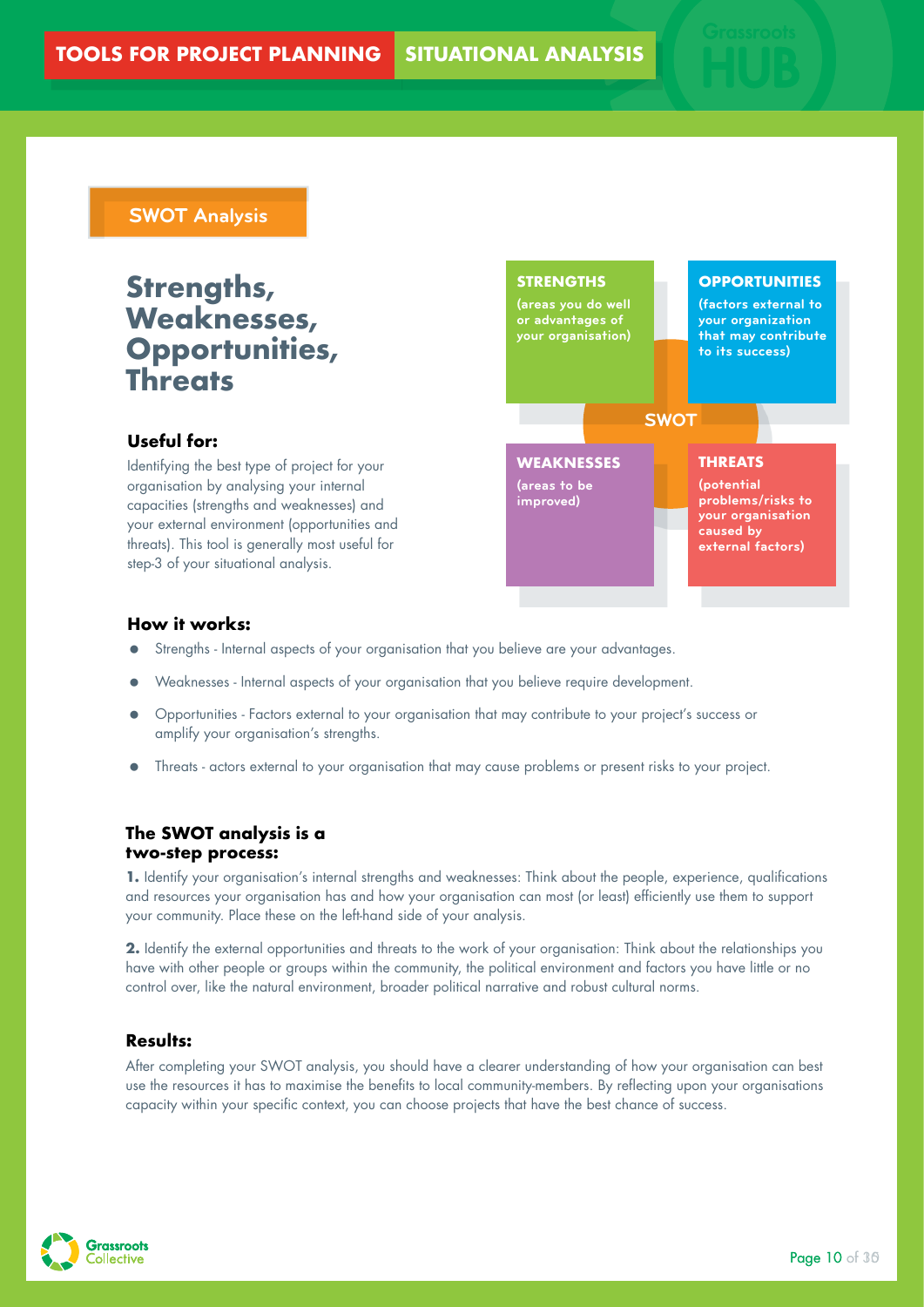#### **SWOT Analysis**



**Example: SWOT Analysis exploring the capacity of a Domestic Violence prevention organisation in Uruguay to run a series of social support workshops for women in a rural community.**

## **STRENGTHS**

- **Our organisation has experience supporting victims of domestic violence**
- **We have already secured a longterm donor**

## **OPPORTUNITIES**

- **Government grants currently available for Domestic Violence programs offering social support**
- **We have a strong relationship with another NGO that supports women in the community**

## **DOMESTC VIOLENCE ORG**

# **WEAKNESSES**

- **We only have 3 staff members available for this project**
- **We have never worked in this community before**
- **We lack a formal guide for conducting workshops with local women**

## **THREATS**

- **Males in this community may be suspicious of our intentions given this will be our first project in this region**
- **Existing gendered power dynamics in this community may limit our access to local women**

**Download Resource**

**You can find a template for this tool in; 'Resource 3 - SWOT Analysis' which can be found as a download alongside this module on our website. Use this resource as a guide when planning your own community development project.** 

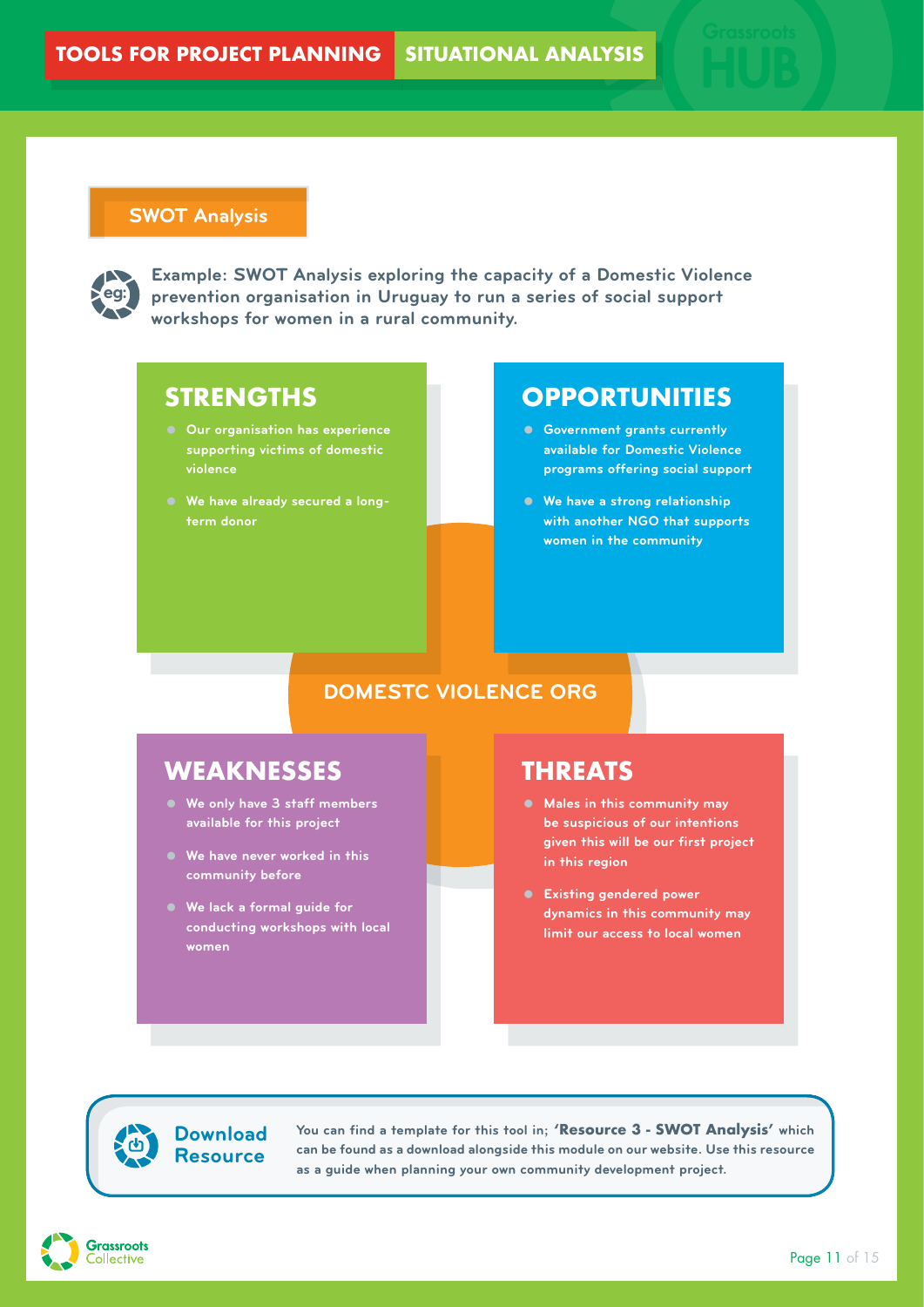**SWOT Analysis**

# **eg: Example: More uses for the SWOT Analysis**

**Whilst the SWOT Analysis is generally best used during step-3 of the Situational Analysis process when assessing your organisation's capacity, it can also be used in step-5 to assess your chosen problem within your community's context. Instead of putting your organisation in the middle, place 'the community' in the middle. This way, you can identify the communities strengths (things that your community already does well relating to the problem), its weaknesses (areas the community does poorly related to the problem), its opportunities (broader external opportunities like new laws that might help the community overcome the problem) and threats (broader external factors that could or are negatively impacting upon the problem like cultural assumptions and economic barriers). This can process be particularly helpful in identifying specific 'opportunities' for your organisation to best support your communities 'weaknesses'.**

## **STRENGTHS**

- **Community sentiment appears to view domestic violence as a problem**
- **Women are forming groups to help support women suffering domestic violence**

## **OPPORTUNITIES**

- **Laws have recently been passed criminalizing domestic violence**
- **Popular media are publicising these new laws**

# **THE COMMUNITY**

## **WEAKNESSES**

- **Many men indicate violence within the home is not a problem**
- **Cultural stereotypes of masculinity limit wives' decision-making autonomy**

## **THREATS**

 **Male Police have demonstrated a disinclination to enforce new laws**

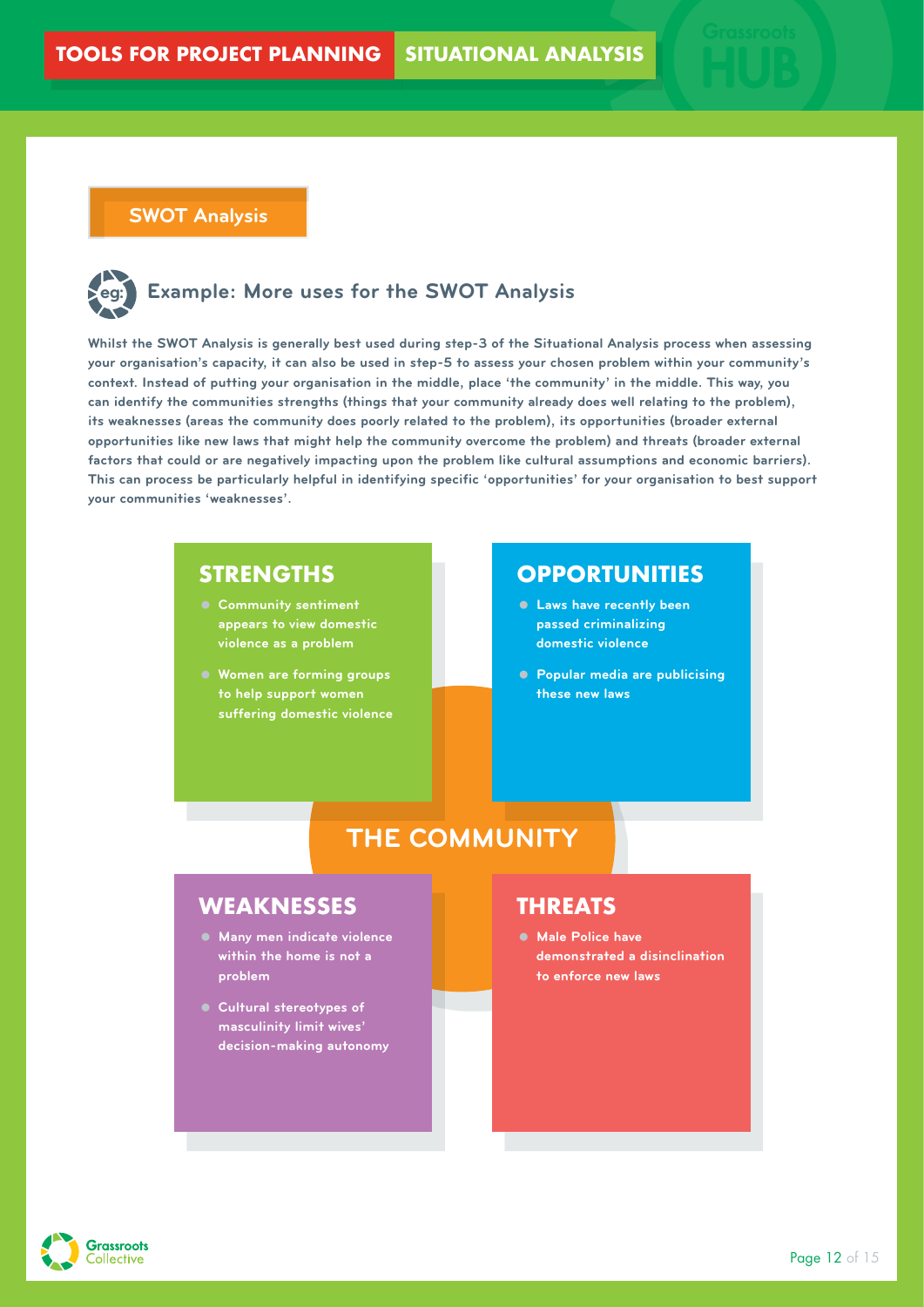## **5C Analysis**

**Company, Competitors, Customers, Collaborators, Climate**

#### **Useful for:**

Undertaking a more detailed analysis of the internal capacities and the external factors in the project environment. This tool is most useful when assessing the context and the problem in steps 2, 4 and 5, rather than your organisation specifically.

#### **How it works:**

5C identifies specific opportunities and challenges that a project might face. It is a widely used business tool that has been adapted for the nonprofit sector.

- Company— This involves identifying the organisation's vision, strategies, objectives, capabilities, technology, and culture, as well as understanding the existing and potential problems and opportunities within the organisation.
- Customers (Beneficiaries) This involves defining the target beneficiaries; their behaviour, their number/size, what support they need, how they consume support and their preferred methods of accepting support.
- Competitors— This involves a critical analysis of the environment in which the organisation operates; knowing the strengths, weaknesses, positioning, market share, and upcoming initiatives of other NGO and government programs related to your cause.
- Collaborators— This involves identifying the agencies, suppliers, governments, and business partners that can partner with your NGO in achieving its mission. Make sure you identify their capabilities, performances, and issues to maximise the benefits of collaboration and better foresee potential problems.
- Climate— This involves the evaluation of the macro-environmental factors affecting the organisation. A PESTEL-Analysis can be used to analyse political, economic, social/cultural, technological, environmental, and legal scenarios. A detailed explanation of this tool can be found in **Module 4** on page 32.

#### **Results:**

A deepened understanding of the broader community context and how this interacts with the problem that your organization seeks to solve.

## **Download Resource**

**You can find a template for this tool in; 'Resource 4 - 5C Analysis' which can be found as a download alongside this module on our website. Use this resource as a guide when planning your own community development project.** 

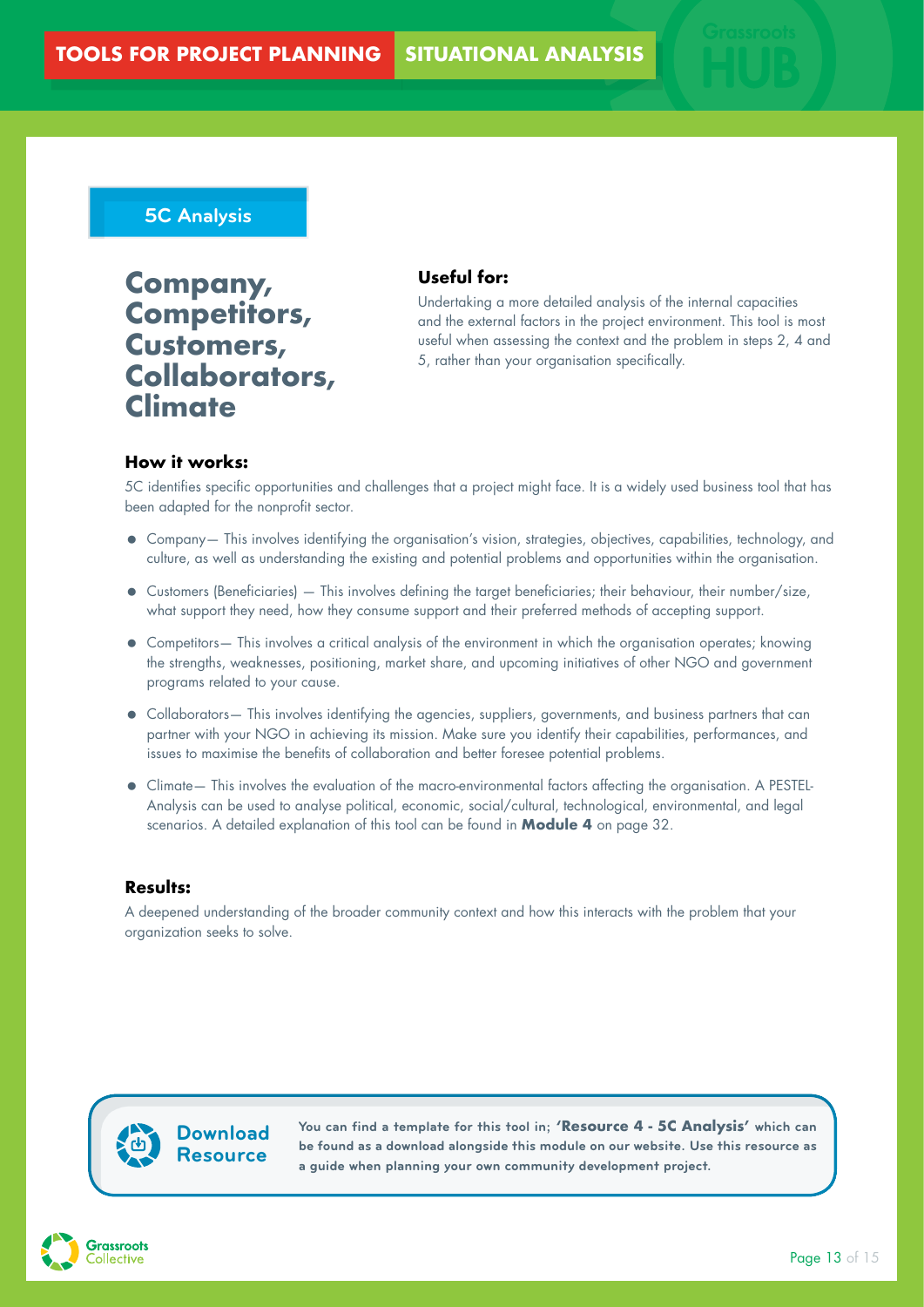## **SCOPE Analysis**

**Situation, Core Competencies, Obstacles, Prospects, Expectation**

#### **Useful for:**

Creating a more detailed strategy for the future of your organisation. It is often used as an alternative to the SWOT-Analysis to permit a more in-depth analysis. The SCOPE Analysis works best in Step-5 when applied to a specific problem, rather than broader organisational and contextual factors. It helps take your problemsolving a step further, identifying the prospects of success and expectations of outcomes.

#### **How it works:**

SCOPE focuses on the specific opportunities and challenges of a given project from a broader internal and external perspective. It's important to be more specific than you might have been for the other tools above.

- Situation This is essentially a summary of step 5 that briefly identifies key elements of the problem within the context of your community.
- Core Competencies These are the key capacities that your organisation does best. Don't be shy. These should be unique to your organisation, not generalised to the problem. Try to be as specific as possible. This is about identifying the BEST ways that your organisation can help your community.
- Obstacles These can be both internal and external to your organisation and should reflect the key challenges that your organisation needs to overcome in order to help solve the problem.
- Prospects These are the 'opportunities' for your organisation to improve your impact by taking advantage of your 'Core Competencies' within the 'Situation'.
- Expectations Here is a chance to engage your inner fortune teller. You need to realistically anticipate what will happen in your community over your project cycle that might have an impact on your project. Will there be an election? Is it rainy season? How would this impact upon your project? Think of both positive and negative impacts.

#### **Results:**

SCOPE helps to guide effective use of internal resources and focus your competencies upon solving a problem within the community.

## **Download Resource**

**You can find a template for this tool in; 'Resource 5 - SCOPE Analysis' which can be found as a download alongside this module on our website. Use this resource as a guide when planning your own project.**